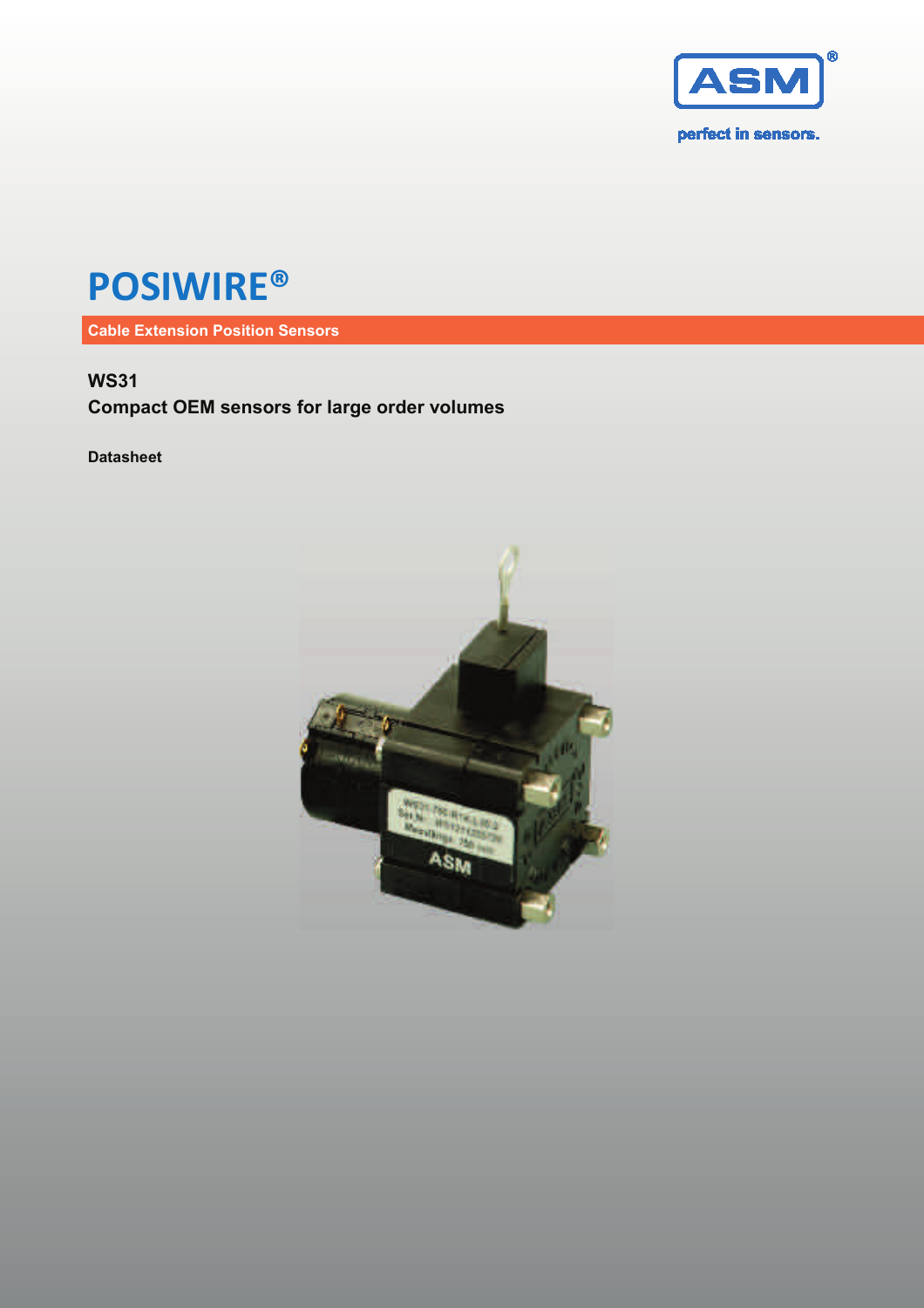

#### **Copyright**

 ASM GmbH Am Bleichbach 18-24 85452 Moosinning **Germany** 

The information presented in this data sheet does not form part of any quotation or contract, is believed to be accurate and reliable and may be changed without notice. No liability will be accepted by ASM for any consequence of its use. Publication thereof does not convey nor imply any license under patent or industrial or intellectual property rights. Applications that are described herein for any of these products are for illustrative purpose only.

ASM makes no representation or warranty that such applications will be suitable for the specified use without further testing or modification.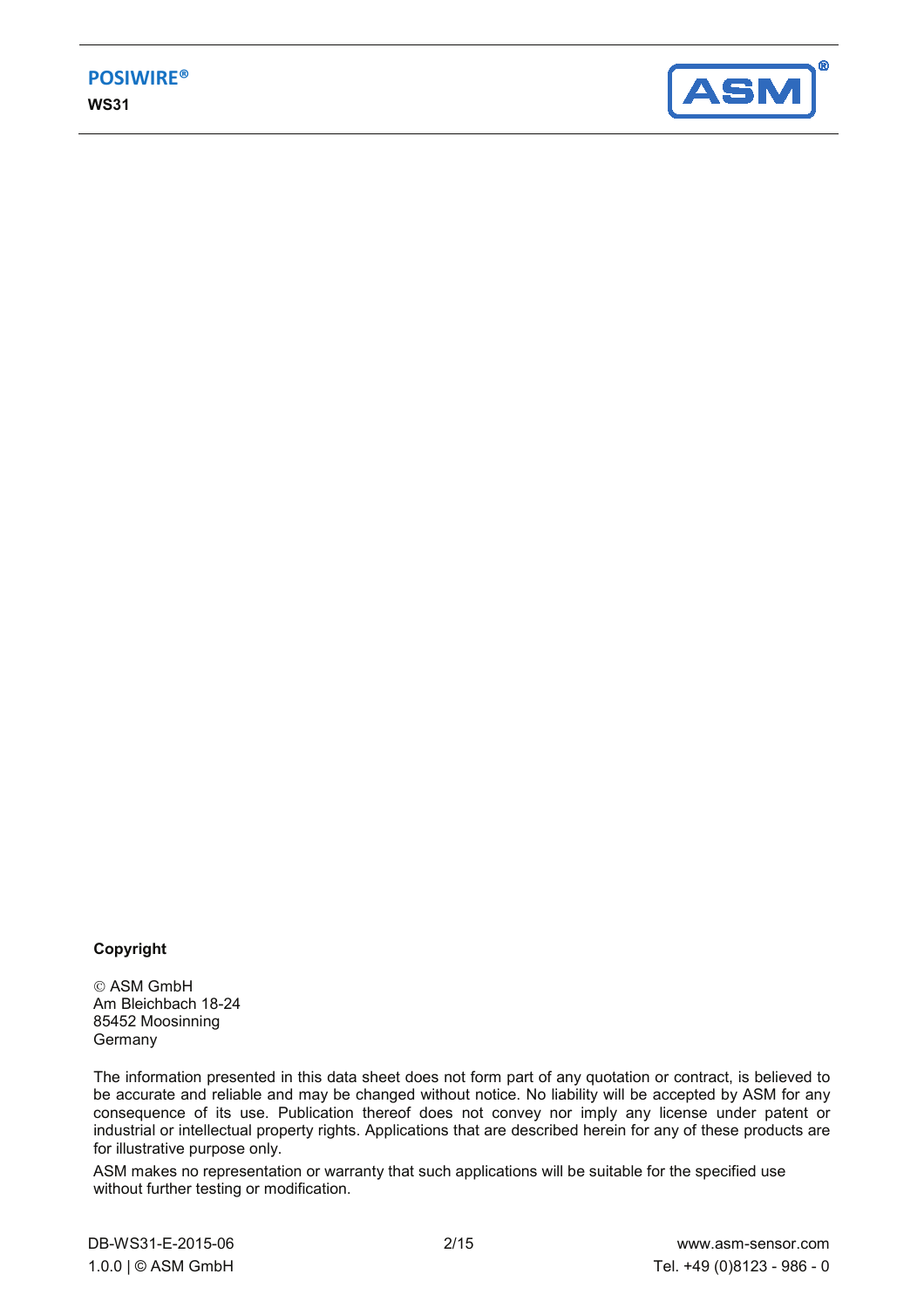### **POSIWIRE®**

#### **WS31**

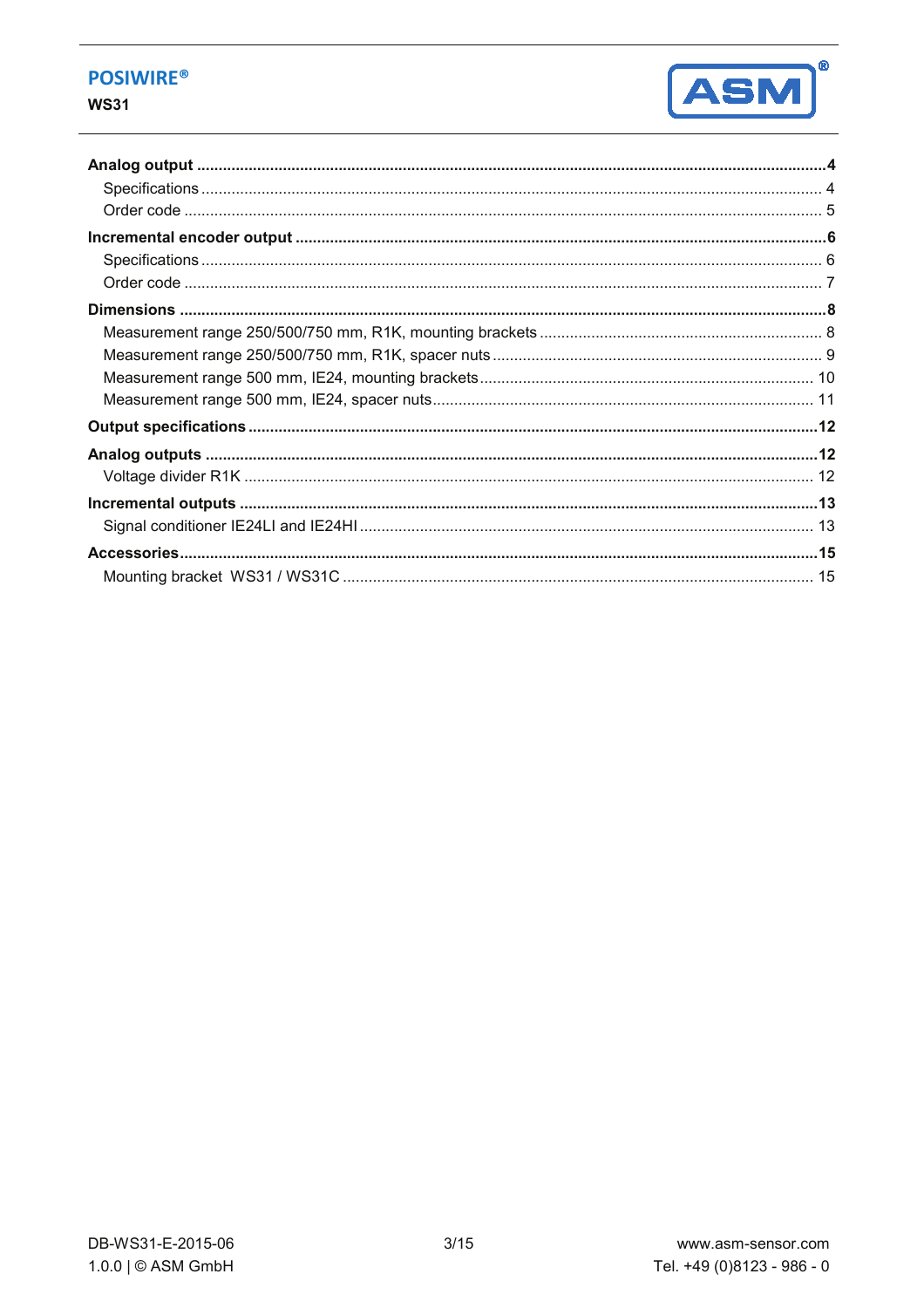

# **Analog output**



#### **Compact OEM sensors for large order volumes**

- x **Measurement range up to 750 mm**
- x **Protection class IP50**
- **Mounting selectable between mounting brackets or spacer nuts**
- x **Analog output**



#### **Specifications**

| Output                   | R1K                                                    | = Potentiometer 1 KΩ                         |  |
|--------------------------|--------------------------------------------------------|----------------------------------------------|--|
| <b>Resolution</b>        | Analog: quasi infinite                                 |                                              |  |
| Linearity                | ±0.35% f.s., other values on request                   |                                              |  |
| <b>Sensing device</b>    | Precision potentiometer                                |                                              |  |
| <b>Housing material</b>  | Plastic, aluminium<br>measuring cable: stainless steel |                                              |  |
| <b>Protection class</b>  | <b>IP50</b>                                            |                                              |  |
| <b>Connection</b>        | Potentiometer (soldering eye)                          |                                              |  |
| <b>Temperature range</b> | $-15$ +60 °C, max. 85 % RH, non condensing             |                                              |  |
| Weight                   | Approx. 95 g                                           |                                              |  |
| <b>Pull-out force</b>    | 250 mm:<br>$500$ mm:<br>750 mm:                        | 1.5N<br>1.7 <sub>N</sub><br>1.2 <sub>N</sub> |  |
| <b>EMC</b>               | EN 61326-1:2013                                        |                                              |  |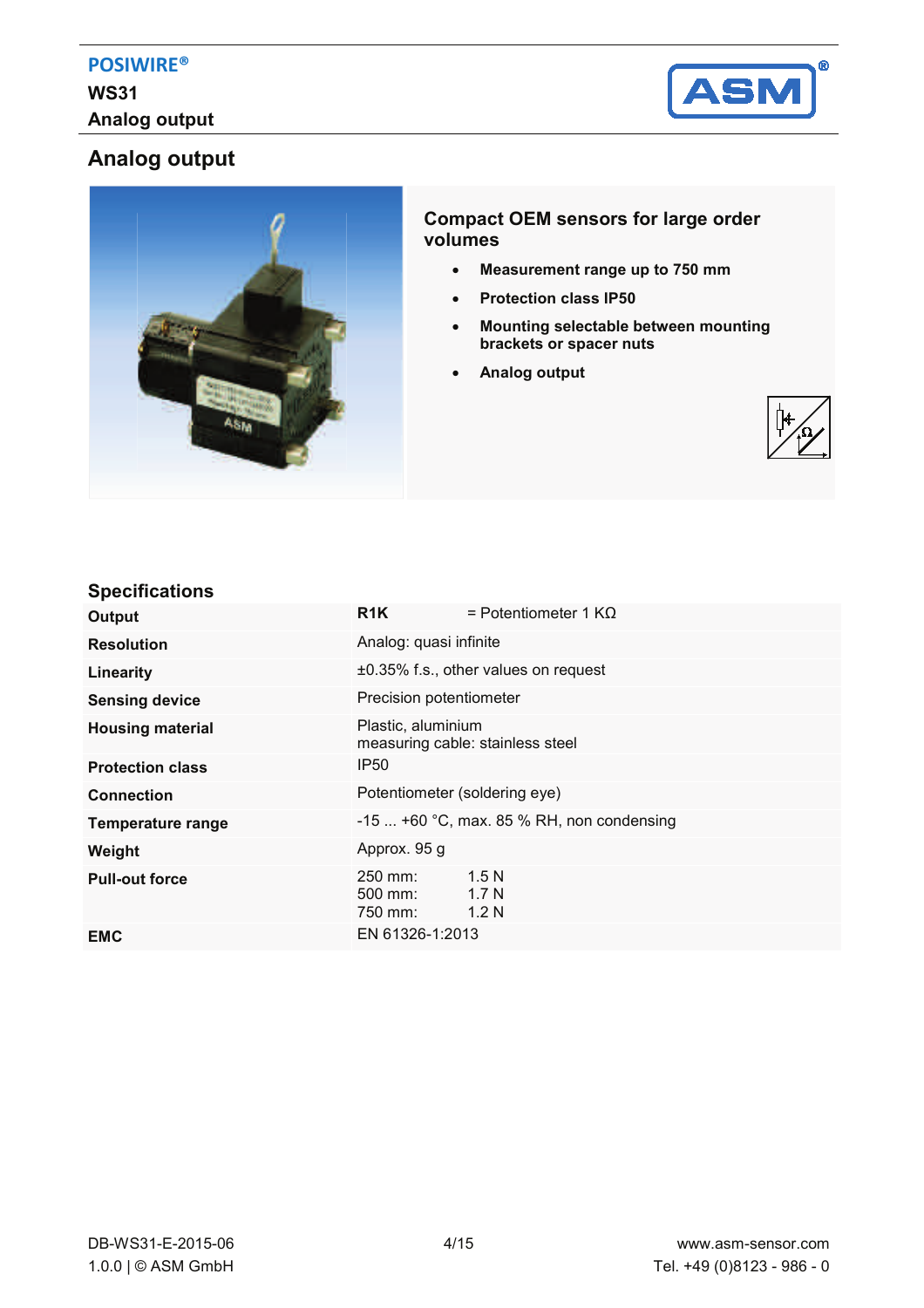| <b>POSIWIRE®</b><br><b>WS31</b><br><b>Analog output</b> |                                                                                     | $^{\circ}$<br><b>ASM</b> |
|---------------------------------------------------------|-------------------------------------------------------------------------------------|--------------------------|
| Order code                                              |                                                                                     |                          |
| <b>WS31</b>                                             | $\begin{array}{c c c c c} \hline 2 & \hline \end{array}$<br>$\overline{\mathbf{1}}$ |                          |
| $\mathbf 1$                                             | <b>Measurement range (in mm)</b>                                                    |                          |
| 250 / 500 / 750                                         |                                                                                     |                          |
| <b>Output</b><br>2                                      |                                                                                     |                          |
| R <sub>1</sub> K                                        | = Potentiometer 1 $K\Omega$                                                         |                          |
| <b>3</b> Linearity                                      |                                                                                     |                          |
| L35                                                     | $= \pm 0.35\%$                                                                      |                          |
| 4 Sensor mounting                                       |                                                                                     |                          |
| 1<br>2                                                  | = Mounting brackets<br>= Spacer nuts                                                |                          |

| $WS31 - 250 - R1K - L35 - 1$ |  |  |  |  |  |  |  |  |
|------------------------------|--|--|--|--|--|--|--|--|
|------------------------------|--|--|--|--|--|--|--|--|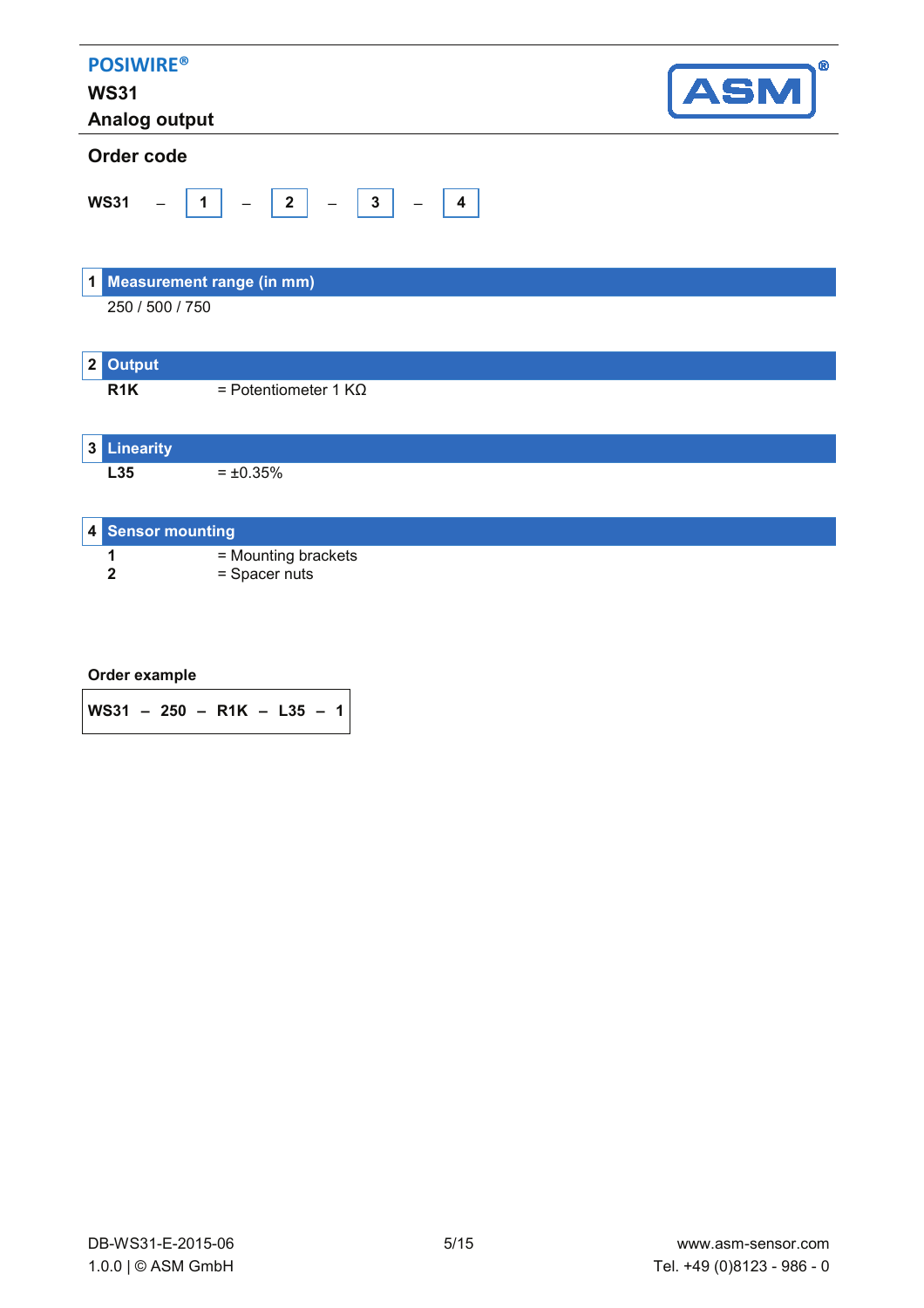

## **Incremental encoder output**



#### **Compact OEM sensor for large order volumes**

- x **Measurement range up to 500 mm**
- x **Protection class IP50**
- x **Mounting selectable between mounting brackets or spacer nuts**
- **•** Incremental encoder output



#### **Specifications**

| Output                  | IE24LI<br>IE24HI    | = Incremental encoder TTL compatible<br>= Incremental encoder HTL compatible |  |
|-------------------------|---------------------|------------------------------------------------------------------------------|--|
| <b>Resolution</b>       |                     | 10 pulses / mm (40 edges / mm)                                               |  |
| Linearity               | $±0.20\%$ f.s.      |                                                                              |  |
| <b>Sensing device</b>   | Incremental encoder |                                                                              |  |
| <b>Housing material</b> | Plastic, aluminium  | measuring cable: stainless steel                                             |  |
| <b>Protection class</b> | <b>IP50</b>         |                                                                              |  |
| <b>Connection</b>       |                     | Cable output radial, length approx. 3 m                                      |  |
| Temperature range       |                     | 0  +60 °C, max. 85 % RH, non condensing                                      |  |
| Weight                  | Approx. 95 g        |                                                                              |  |
| <b>Pull-out force</b>   | 1.7 <sub>N</sub>    |                                                                              |  |
| <b>EMC</b>              | EN 61326-1:2013     |                                                                              |  |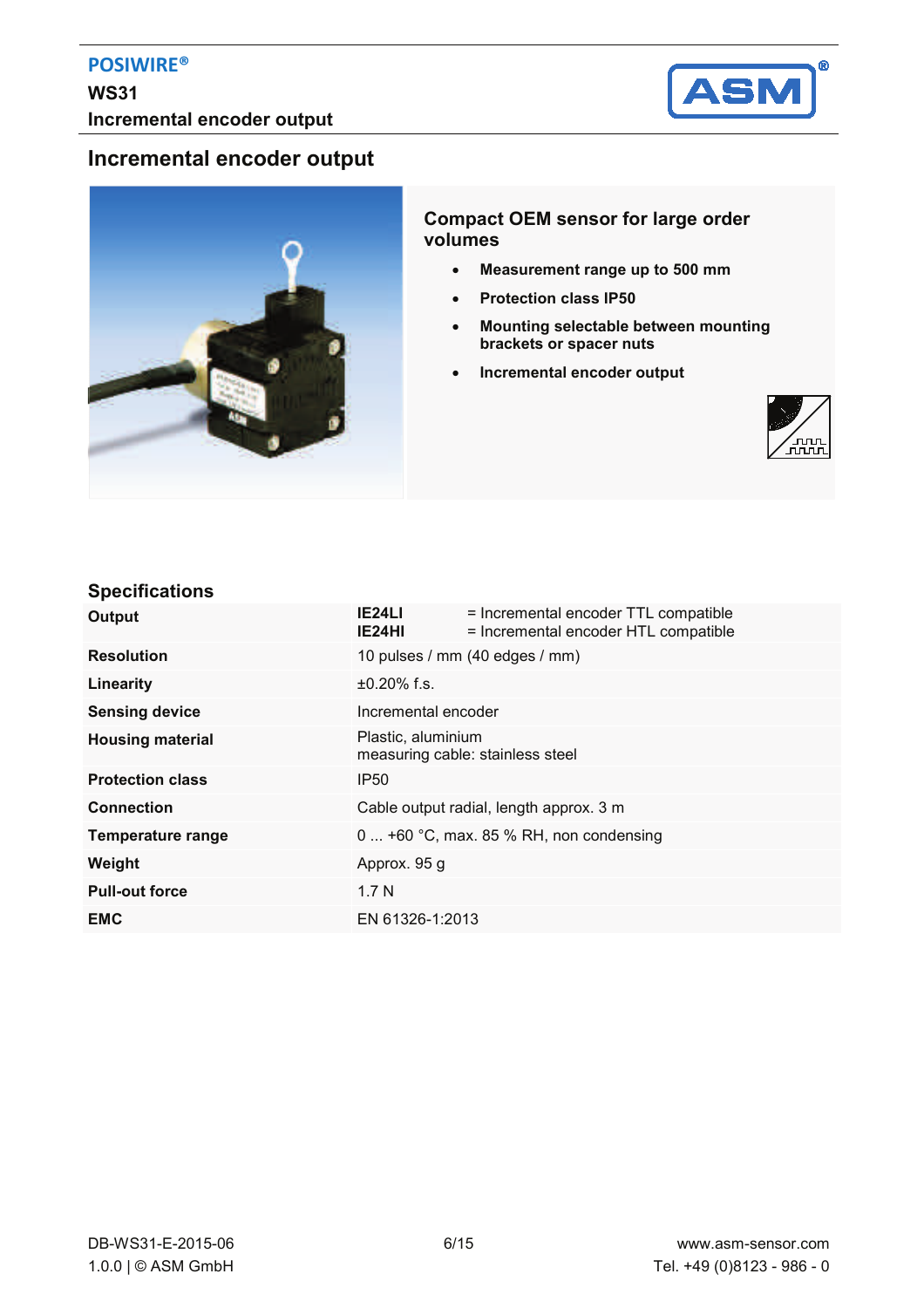| <b>POSIWIRE®</b><br><b>WS31</b> | Incremental encoder output                                                   | ®<br><b>ASM</b> |
|---------------------------------|------------------------------------------------------------------------------|-----------------|
| Order code                      |                                                                              |                 |
| <b>WS31</b>                     | $-$ 3<br>$-$   2  <br>$-$ 4<br>$\overline{1}$                                |                 |
|                                 | 1 Measurement range (in mm)                                                  |                 |
| 500                             |                                                                              |                 |
| <b>Resolution</b><br>2          |                                                                              |                 |
| 10                              | $= 10$ pulses / mm                                                           |                 |
| <b>Output</b><br>3              |                                                                              |                 |
| IE24LI<br>IE24HI                | = Incremental encoder TTL compatible<br>= Incremental encoder HTL compatible |                 |
| <b>Mounting</b><br>4            |                                                                              |                 |
| 1<br>$\mathbf{2}$               | = Mounting brackets<br>= Spacer nuts                                         |                 |

**WS31 – 500 – 10 – IE24HI – 1**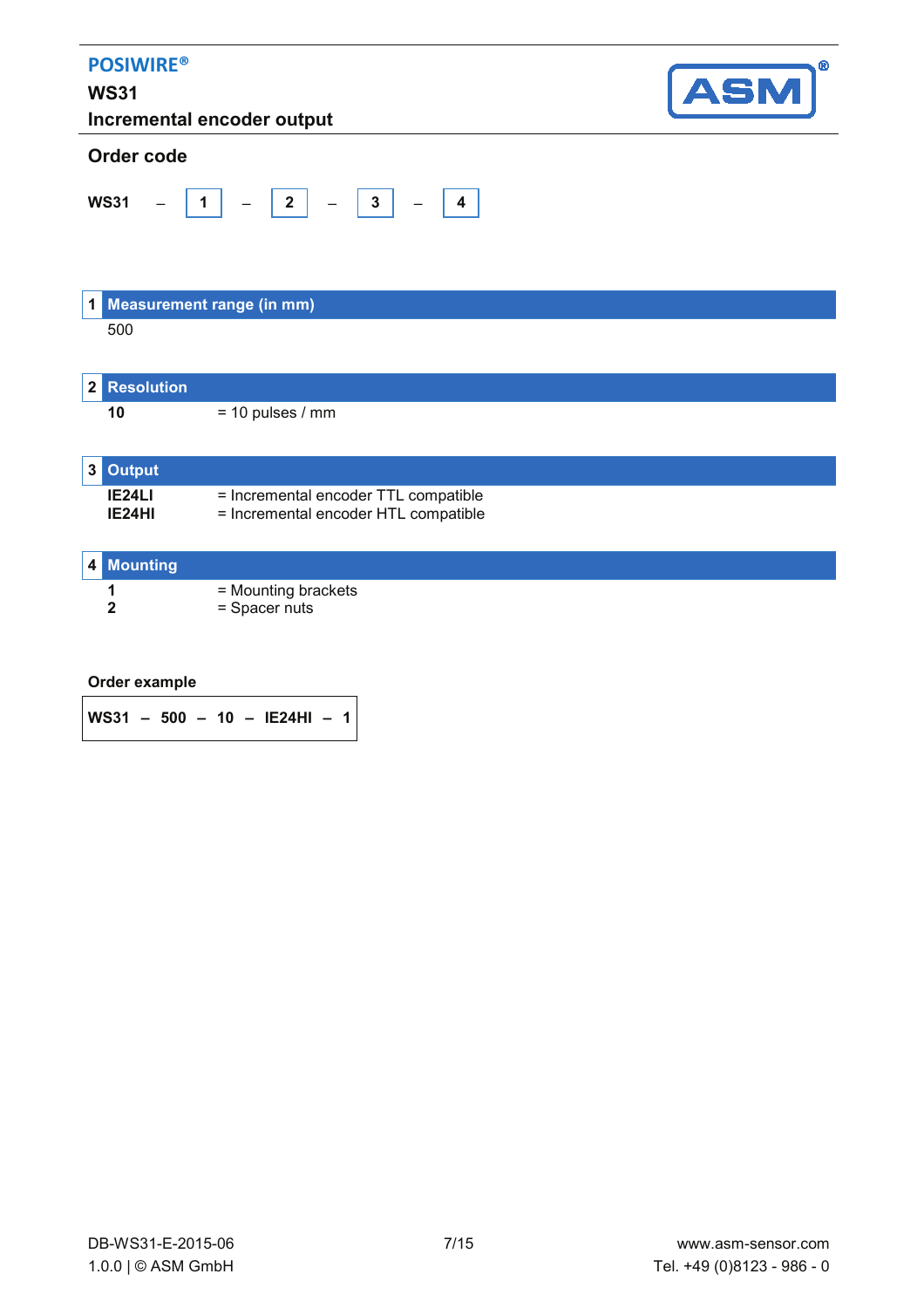

# **Dimensions**

### **Measurement range 250/500/750 mm, R1K, mounting brackets**



Dimensions in mm [inch] Dimensions informative only. For guaranteed dimensions consult factory.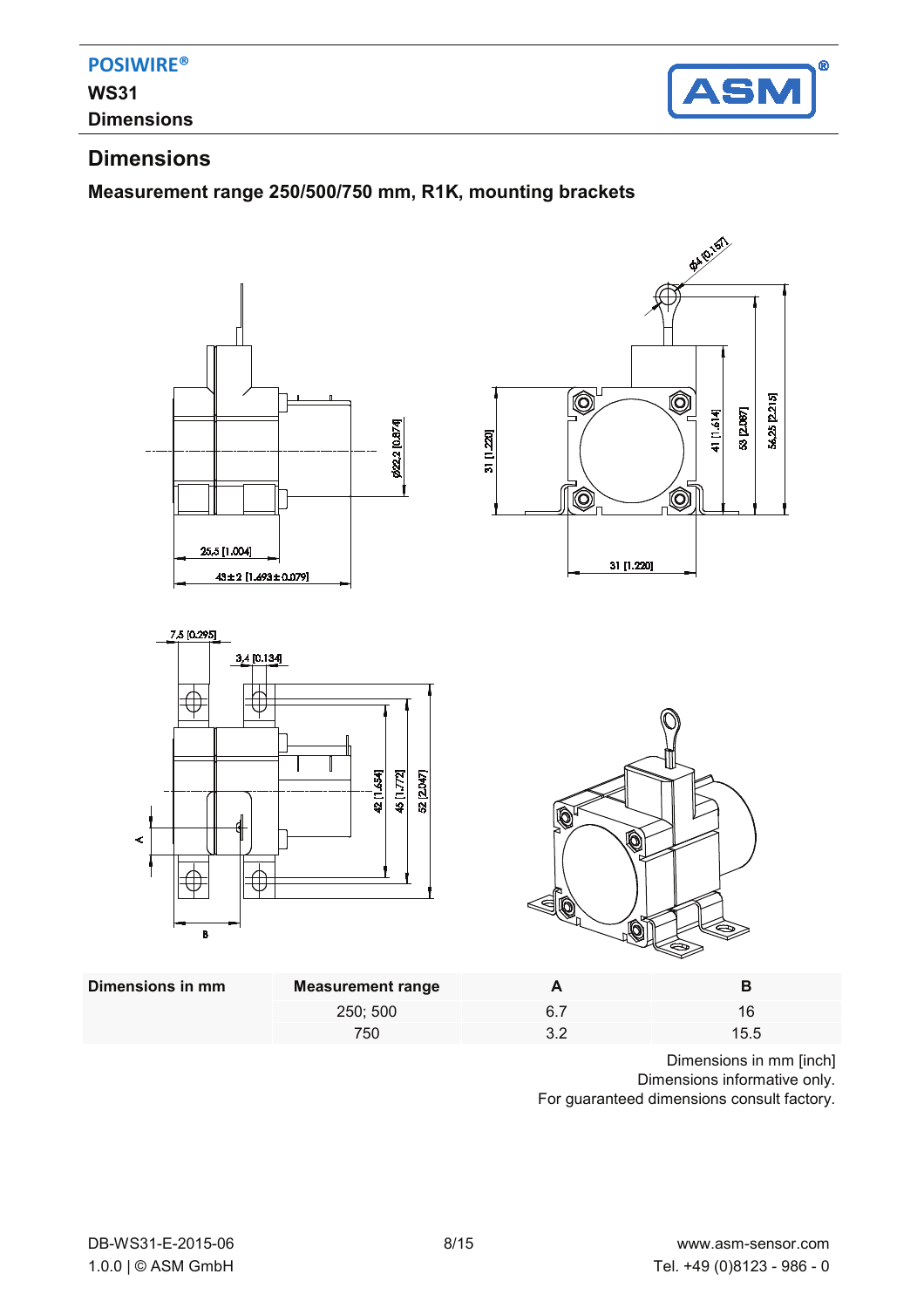

## **Measurement range 250/500/750 mm, R1K, spacer nuts**









| Dimensions in mm | Measurement range |    |      |
|------------------|-------------------|----|------|
|                  | 250; 500          | 6. | 16   |
|                  | 750               |    | 15.5 |
|                  |                   |    |      |

 $C - M2, 5 - 4$  [.157] deep Dimensions in mm [inch]. Dimensions informative only. For guaranteed dimensions consult factory.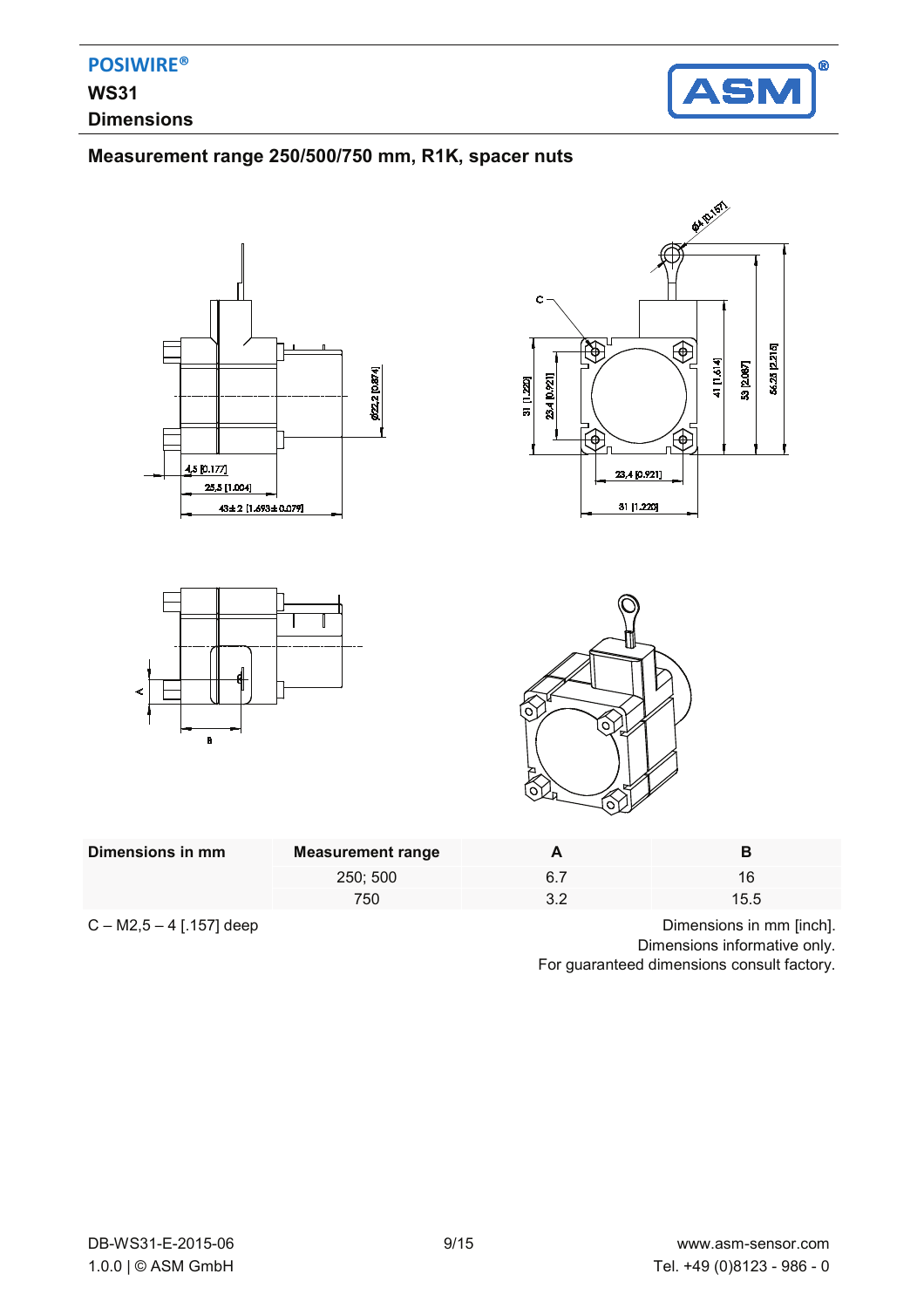

## **Measurement range 500 mm, IE24, mounting brackets**









Dimensions in mm [inch] Dimensions informative only. For guaranteed dimensions consult factory.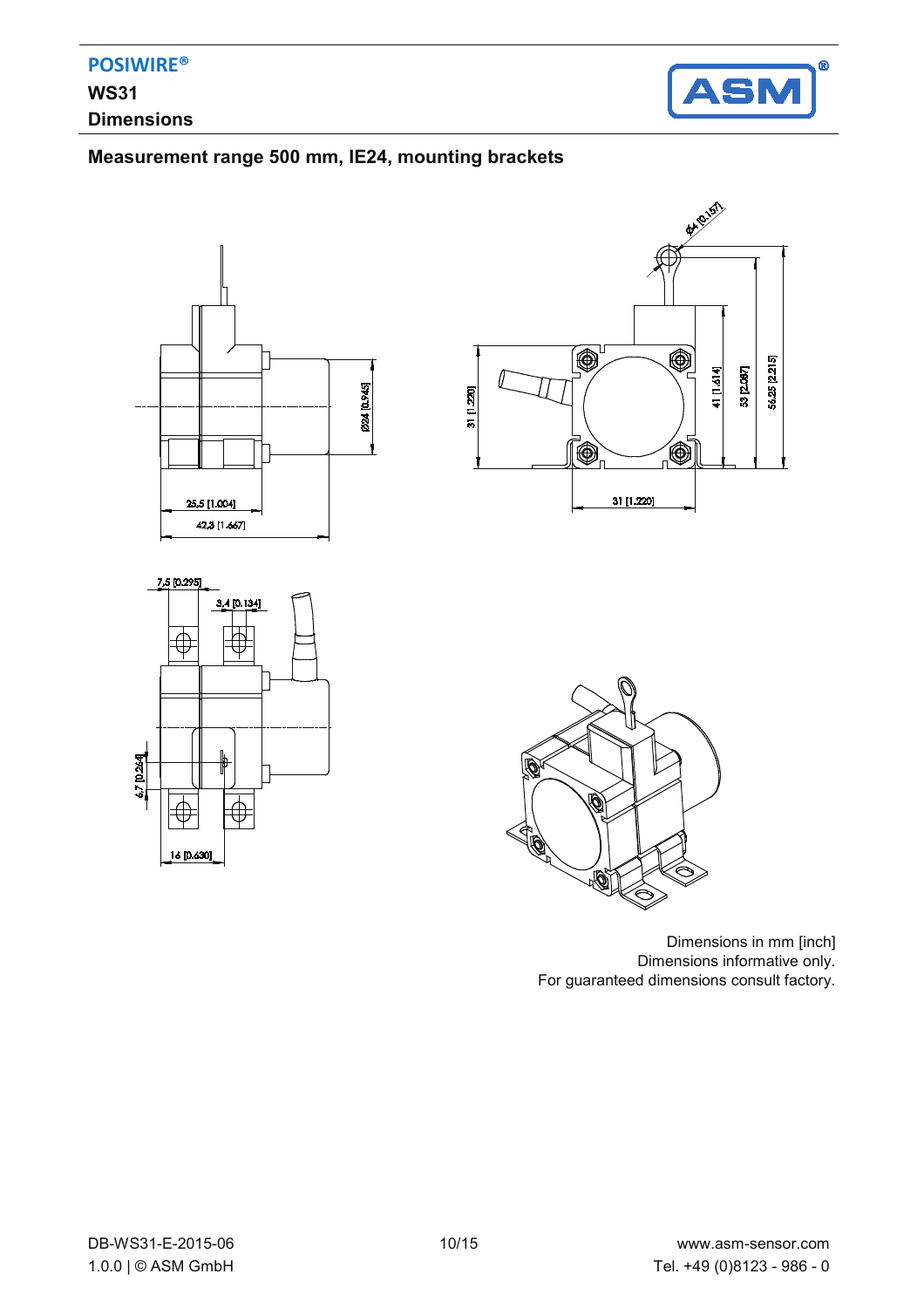

#### **Measurement range 500 mm, IE24, spacer nuts**







Ö òΥ (၀) 6)

A - M2,5 – 4 [.157] deep

Dimensions in mm [inch] Dimensions informative only. For guaranteed dimensions consult factory.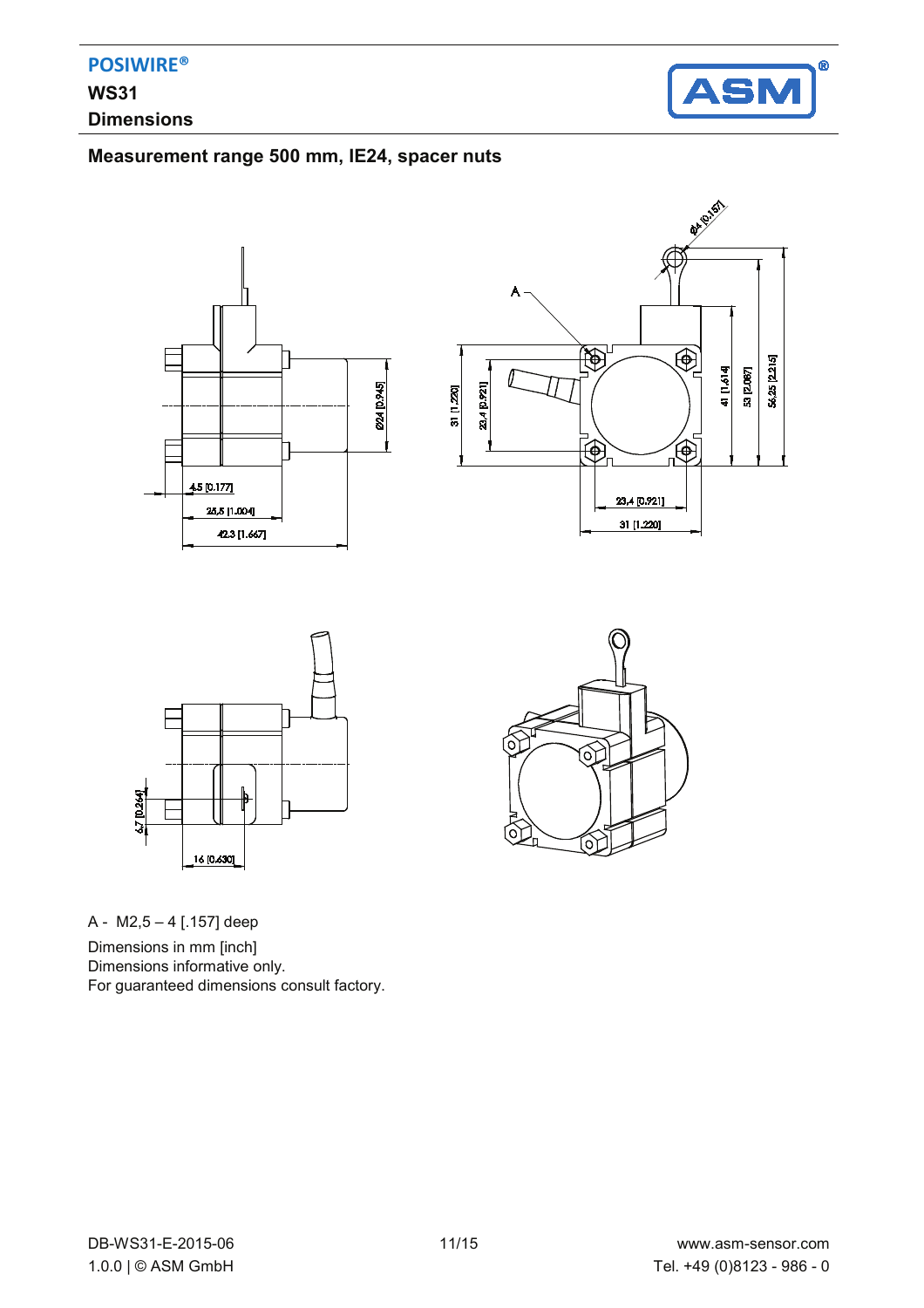

# **Output specifications**

## **Analog outputs**

#### **Voltage divider R1K**

| Potentiometer | <b>Excitation voltage</b>         | 32 V DC max. at 1 k $\Omega$ (max. power 1 W)                                                        |
|---------------|-----------------------------------|------------------------------------------------------------------------------------------------------|
|               | Potentiometer impedance           | 1 kQ $\pm$ 10 %                                                                                      |
|               | Thermal coefficient               | $\pm$ 25 x 10 <sup>-6</sup> / °C f.s.                                                                |
|               | Sensitivity                       | Depends on the measuring range, individual<br>sensitivity of the sensor is specified on the<br>label |
|               | Voltage divider utilization range | approx. 3 %  97 %                                                                                    |
|               | Operating temperature             | Refer to output specification                                                                        |
|               | EMC                               | EN 61326-1:2013                                                                                      |

#### **Output signals**



# **The metal wiper of the potentiometer must be protected against current load!**  Electrical current flow impact on the wiper causes linearity errors and shortens the lifetime of the potentiometer. See:

http://www.asm-sensor.com/asm/pdf/pro/ws\_poti\_technote\_en.pdf

#### **Signal wiring potentiometer WS31 / WS42**

| <b>Signal</b> | CT-Poti / 5-Turn<br>WS31: 250 mm | Multi-Turn-Poti / 10-Turn<br>WS31, WS42: 500 / 750 / 1000 mm |
|---------------|----------------------------------|--------------------------------------------------------------|
|               | $M$ S(2)<br>CW CCW<br>(3)<br>(1) | S(2)<br><b>CCW</b><br>CW<br>(3)<br>(1)                       |
| Poti +        | M                                | <b>CCW</b>                                                   |
| Poti GND      | <b>CW</b>                        | <b>CW</b>                                                    |
| Poti slider   | S                                | S                                                            |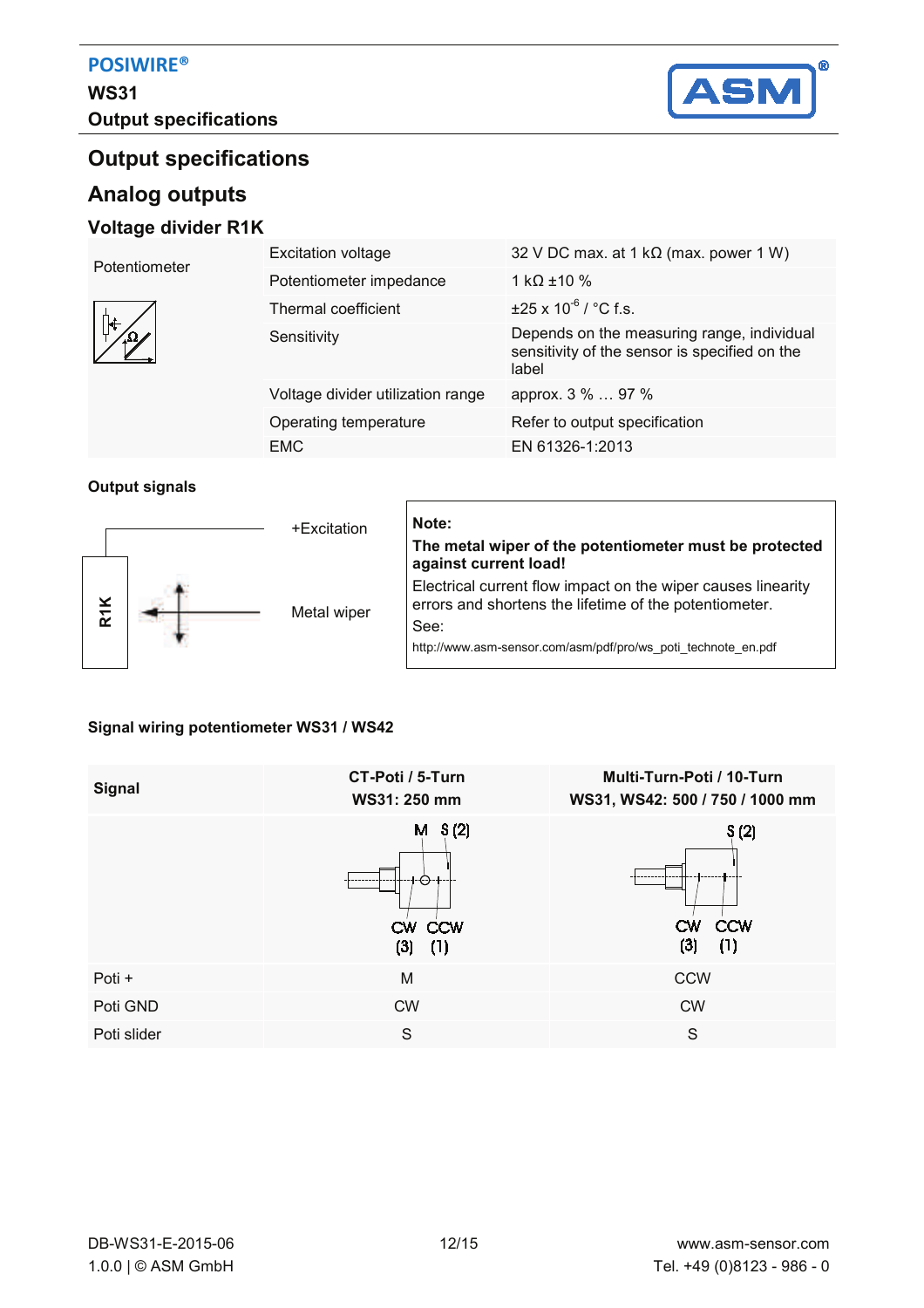

# **Incremental outputs Signal conditioner IE24LI and IE24HI**

#### Incremental



|                           | IE24LI                                               | IE24HI      |  |
|---------------------------|------------------------------------------------------|-------------|--|
| <b>Excitation voltage</b> | 5 V DC ±10 %                                         | $1030$ V DC |  |
| Excitation current        | $100 \text{ mA max}$                                 |             |  |
| Output frequency          | 200 kHz max.                                         |             |  |
| Output                    | Push-Pull and inverted signals                       |             |  |
| Output current            | 10 mA max.                                           |             |  |
| Output voltage            | Depending on the excitation voltage                  |             |  |
| Stability (temperature)   | $\pm 20 \times 10^{-6}$ / °C f.s. (sensor mechanism) |             |  |
| Operating temperature     | Refer to output specification of the sensor          |             |  |
| Protection                | Short circuit                                        |             |  |
| EMC                       | EN 61326-1:2013                                      |             |  |

#### **Output signals**

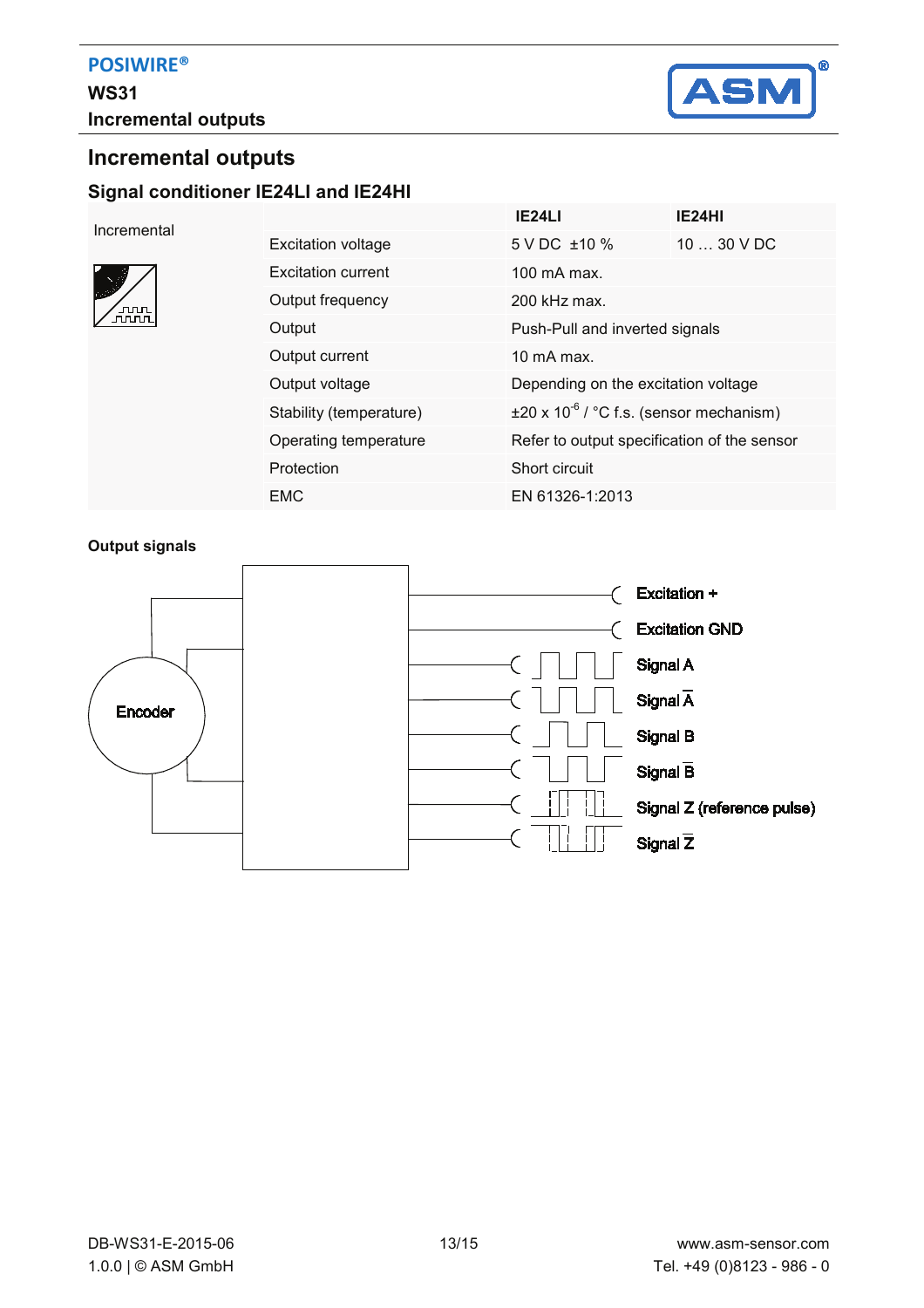# **WS31 Incremental outputs**



**Recommended processing circuit** 



#### **Signal wiring**

| <b>Signal</b>              | Cable color |
|----------------------------|-------------|
| Excitation +               | brown       |
| <b>Excitation GND</b>      | white       |
| Signal A                   | green       |
| Signal $\overline{A}$      | yellow      |
| Signal B $(A + 90^\circ)$  | grey        |
| Signal $\overline{B}$      | pink        |
| Signal Z (reference pulse) | blue        |
| Signal $\overline{z}$      | red         |